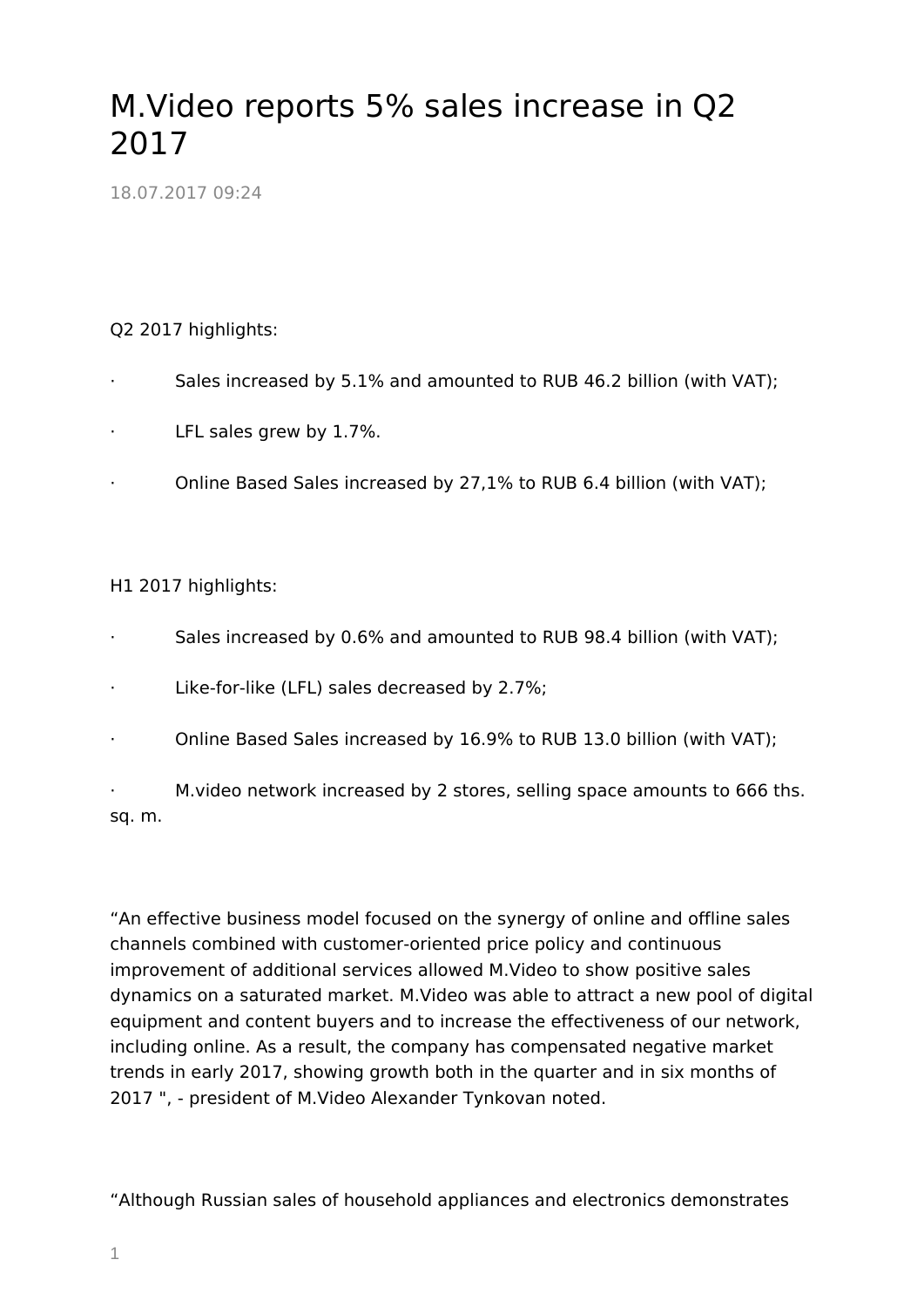some revival in the spring and summer months due to the growth of purchasing on the back of prices reduction, nevertheless the market remains still and has stable demand, so we forecast growth of sales of consumer electronics in Russia in 2017 by 1-2%", - Mr. Tynkovan added.

"M.Video in the first months of this year launched a number of projects that significantly expanded the company's ability to provide the best service in the market in the omnichannel format. Mobile tablets which our sellers started to use first time on the market allow M.Video to offer customers personalized service and the best prices. The new format of consumer credits in M.Video stores and on the website significantly accelerated the registration process, in addition, our customers receive credit approval 1.3 times more often than the average for the market. Qualitatively new approach to sales and service allows M.Video to increase its presence in all channels and in key markets, - said the chief executive officer of M.Video Enrique Fernandez.

M.Video opened three new stores in H1 2017 (including two new stores in Q2 2017), while closed one store due to its relocation. The total number of the company's stores amounts to 400 in 165 cities of Russia as of the end of H1 2017. The selling space of M.Video network amounts to 666,000 sq. m while the total space amounts to 899,000 sq. m. as of June 30th, 2017.

## Summary of the  $1<sup>st</sup>$  half and  $2<sup>nd</sup>$  quarter 2017 performance:

| <b>Sales</b>              | H1 2017 | H1 2016* | YoY, %   | Q2 2017 | Q <sub>2</sub> |
|---------------------------|---------|----------|----------|---------|----------------|
| RUB million, with VAT     | 98,370  | 97,766   | $+0.6%$  | 46,229  |                |
| RUB million, net of VAT   | 83,364  | 82,852   |          | 39,177  |                |
|                           |         |          |          |         |                |
| <b>Online Based Sales</b> | H1 2017 | H1 2016  | YoY, %   | Q2 2017 | Q <sub>2</sub> |
| (Home Delivery + Pick Up) |         |          |          |         |                |
| RUB million, with VAT     | 12,974  | 11,102   | $+16.9%$ | 6,417   |                |
| RUB million, net of VAT   | 10,995  | 9,408    |          | 5,438   |                |
|                           |         |          |          |         |                |
|                           |         |          |          |         |                |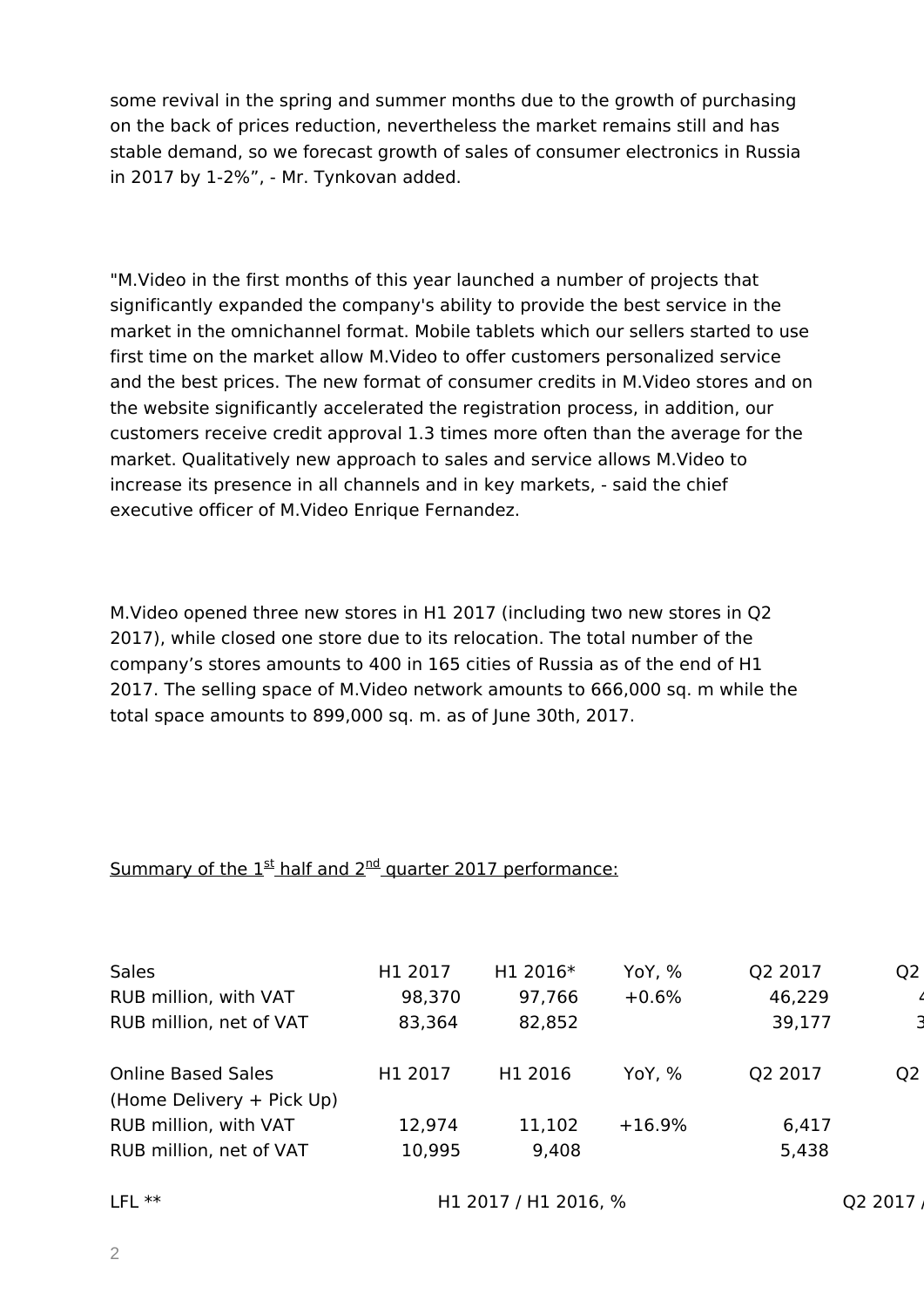| $-2.7\%$ |               |         |  |  |
|----------|---------------|---------|--|--|
| 30.06.17 | New H1 2017** |         |  |  |
| 400      | $+2$          | $+0.5%$ |  |  |
| 666      | $+3$          | $+0.5%$ |  |  |
| 899      | +4            | $+0.4%$ |  |  |
|          |               |         |  |  |

\* Information is updated in accordance with the IFRS accounting policy relevant for 2016FY.

\*\* LFL data is based upon a comparison of stores open at January 1, 2016 and not closed for more than two weeks or permanently, or expanded or downsized by >20% of total space.

For more information please contact:

Valeriya Andreeva, Head of PR

e-mail: [pr@mvideo.ru](mailto:pr@mvideo.ru)

Tel: +7 (495) 644 28 48, ext. 7386

Note for editors:

M.Video is the largest Russian consumer electronic retail chain by revenue. The Company started its operations in 1993. In November 2007 M.Video became the first publicly traded company in the domestic consumer electronic retail sector. The Company's shares are traded on Moscow Exchange (ticker: MVID).